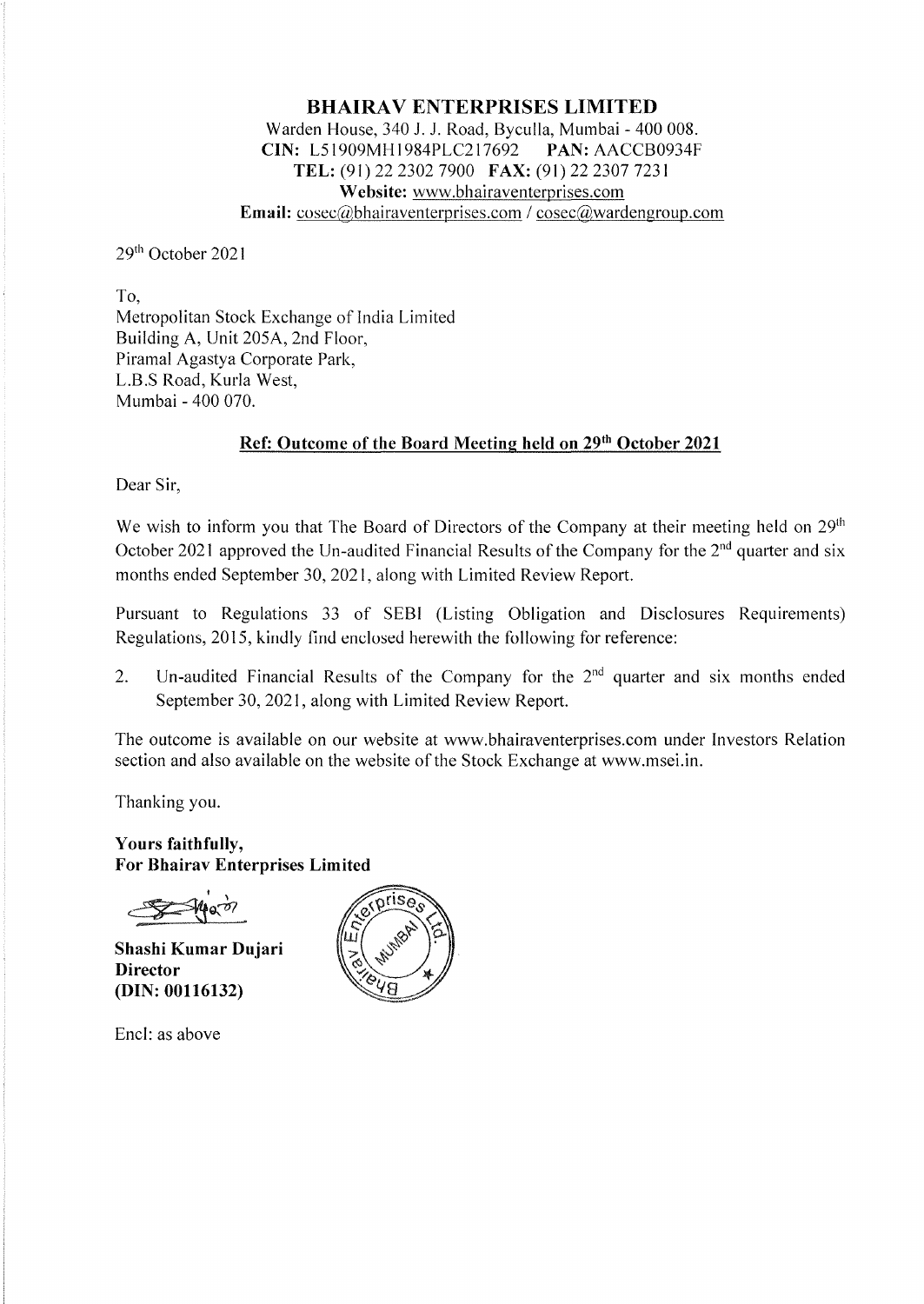

**HEGDE & ASSOCIATES CHARTERED ACCOUNTANTS**  B-10, 1st Floor. New Putlibai Kapol Niwas CHS Ltd., S.V. Road, Vile Parle (West), Mumbai - 400 056. Tel.: 022-26708221 - 26701362 E-mail: HEGDES61@gmail.com • kpajmera@hotmail.com

# **Independent Auditor's Report on Limited Review of the Unaudited Financial Results of the Company for the Quarter ended 3W11 September 2021**

To the Board of Directors **Bhairav Enterprises Limited**  340, J. J. Road, Byculla, Mumbai - 400 008.

We have reviewed the accompanying statement of Unaudited Standalone financial results of **Bhairav Enterprises Limited** ('the Company") for the quarter ended September 30, 2021 ("the statement"), being submitted by the Company pursuant to the requirement of regulation 33 of the SEBI (Listing Obligation and Disclosure Requirements) Regulations, 2015 read with Circular No. CIR/CFD/FAD/62/2016 dated July 5, 2016. The statement, which is the responsibility of the Company's Management and approved by the Board of Directors, has been prepared on the basis of the related interim financial information in accordance with the reorganisation and measurement principles laid down in Indian Accounting Standard 34 "Interim Financial Reporting'' ("IND AS 34"), prescribed under Section 133 of the Companies Act, 2013 read with relevant rules issued thereunder and other accounting principles generally accepted in India. Our responsibility is to issue a report on the statement based on our review.

We have conducted our review of the statement in accordance with the Standard on Review Engagement (ARE) 2410 "Review of Interim Financial Performed by the Independent Auditor of the Entity'', issued by the Institute of Chartered Accountants of India. This Standard required that we plan and perform the review to obtain moderate assurance as to whether the statement is free of material misstatements. A review is limited primarily to inquires of Company personnel and analytical procedures applied to financial data and thus provides less assurance than an audit. We have not performed an audit and accordingly, we do not express an audit opinion.

Based on our review conducted as above, nothing has come to our attention that causes us to believed that the accompanying Statement of Unaudited Standalone financial results prepared in accordance with the applicable accounting standards and other recognised accounting practices and policies has not disclosed the information required to be disclosed in terms of regulation 33 of the SEBI (Listing Obligations and Disclosure Requirements) regulations, 2015 including the manner in which it is be disclosed, or that it contains any material misstatement.

> **For Hegde** & **Associates Chartered Accountants Firm Registration No. 103610W**



<u>Obstrucció</u>

**K. P. Ajmcra Partner Membership No. 036319** 

Place: Mumbai Date: 29.10.2021 UDIN:2. lo363 l?/lflf1f1 DF *7200*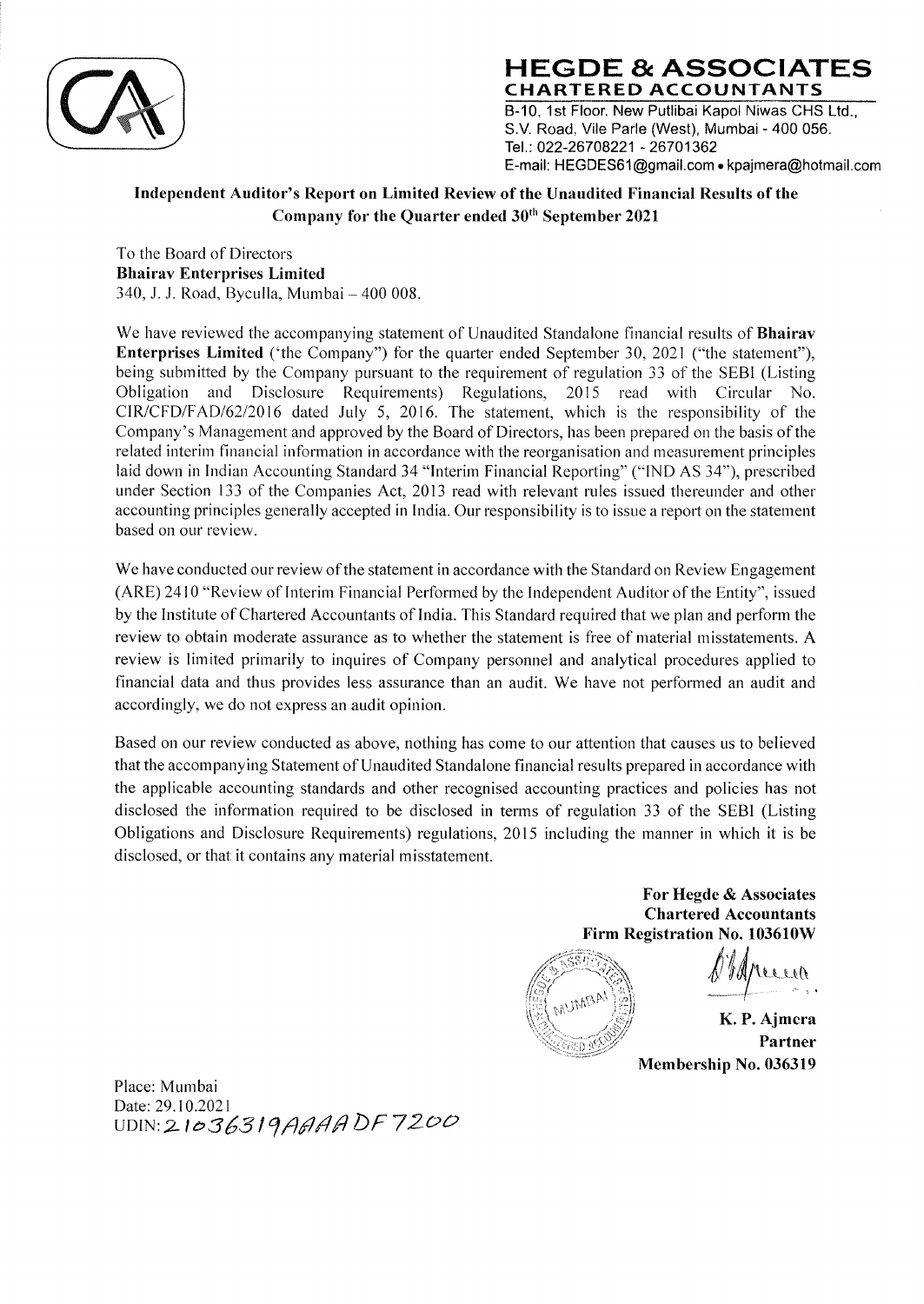### **BHAIRAV ENTERPRISES LIMITED**

Regd. Office: Warden House, 340, J.J. Road, Byculla, Mumbai - 400 008

CIN: L51909MH1984PLC217692

TEL: (91) 22 2302 7900 FAX: (91) 22 2307 7231

Website: www.bhairaventerprises.com

Email: cosec@bhairaventerprises.com

₹ in Lacs

UNAUDITED STANDLONE STATEMENT OF ASSETS AND LIABILITIES

|                |                                        | As at       | As at      |
|----------------|----------------------------------------|-------------|------------|
|                | <b>PARTICULARS</b>                     | 30/09/2021  | 31/03/2021 |
|                |                                        | (Unaudited) | (Audited)  |
| $\mathbf{A}$   | <b>ASSETS</b>                          |             |            |
| $\mathbf{1}$   | <b>NON CURRENT ASSETS</b>              |             |            |
|                | a) Non-Current Investments             | 33.96       | 33.05      |
|                | b) Long Term Loans and Advances        | 114.48      | 117.00     |
|                | c) Other Non Current Assets            |             |            |
|                | <b>Sub Total - Non Current Assets</b>  | 148.44      | 150.05     |
| $\overline{2}$ | <b>CURRENT ASSETS</b>                  |             |            |
|                | a) Inventories                         | 14.31       | 13.39      |
|                | b) Cash and Cash Equivalents           | 1.02        | 1.13       |
|                | c) Other Tax Assets                    | 0.50        | 0.23       |
|                | d) Other Current Assets                | 15.32       | 12.84      |
|                | <b>Sub Total - Current Assets</b>      | 31.15       | 27.59      |
|                | <b>TOTAL ASSETS</b>                    | 179.59      | 177.64     |
| B              | <b>EQUITY AND LIABILITIES</b>          |             |            |
| $\mathbf{1}$   | <b>EQUITY</b>                          |             |            |
|                | a) Equity Share Capital                | 100.00      | 100.00     |
|                | b) Other Equity                        | 78.73       | 76.98      |
|                | <b>Sub Total - Equity</b>              | 178.73      | 176.98     |
| 2              | <b>LIABILITIES</b>                     |             |            |
|                | <b>Non Current Liabilities</b>         |             |            |
|                |                                        |             |            |
|                | <b>Current Liabilities</b>             |             |            |
|                | a) Trade Payables                      | 0.85        | 0.66       |
|                | b) Other CurrentLiabilities            | 0.01        |            |
|                | <b>Sub Total - Current Liabilities</b> | 0.86        | 0.66       |
|                | <b>TOTAL EQUITY AND LIABILITIES</b>    | 179.59      | 177.64     |



On Behalf of the Board

Shashi Kumar Dujari Director (DIN 00116132)

Mumbai 29/10/2021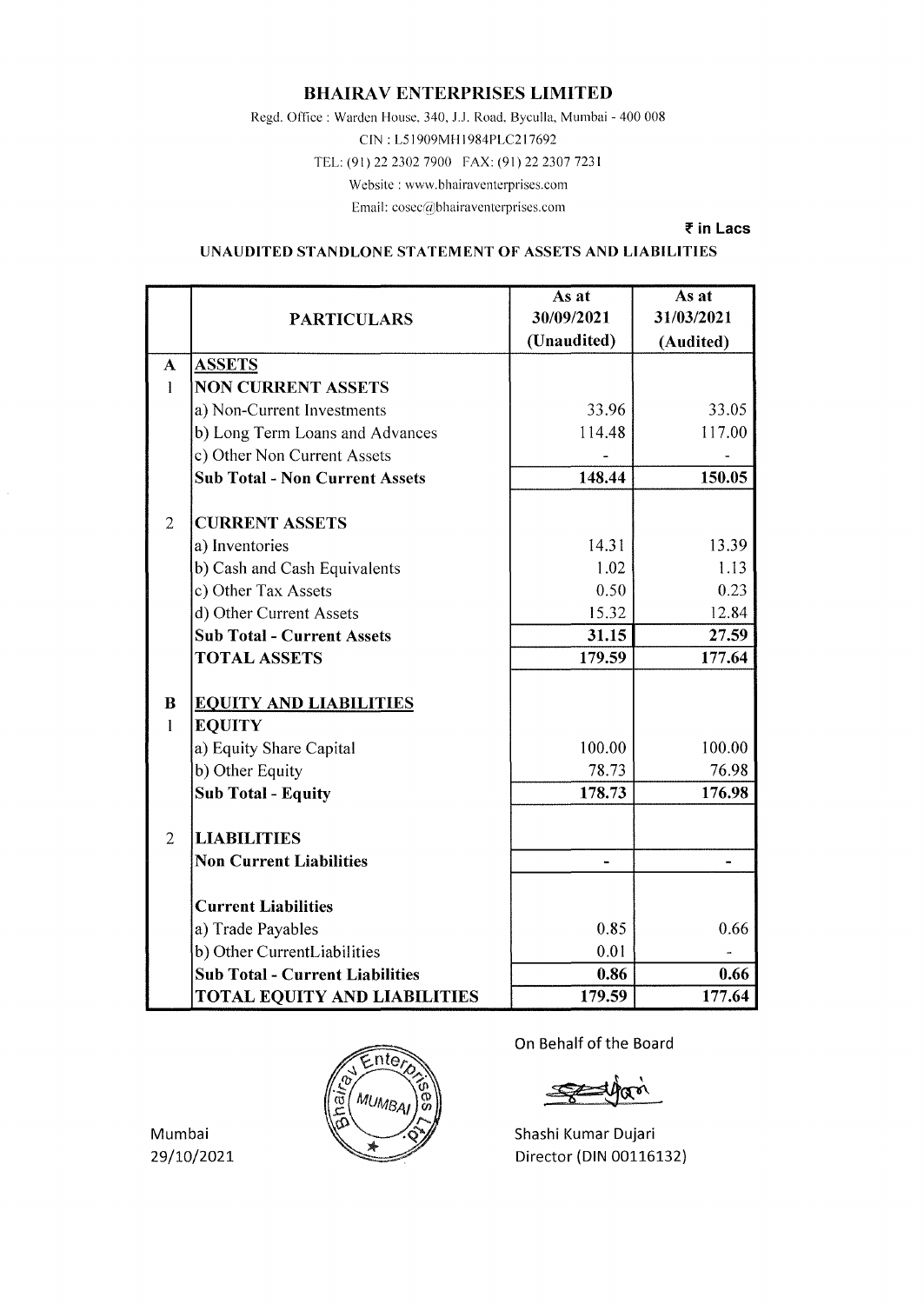#### **BHAIRAV ENTERPRISES LIMITED**

Regd. Office : Warden House, 340, J.J. Road, Byculla, Mumbai - 400 008 CIN: L51909MH1984PLC217692

(~ in Lacs except EPS)

|                         | Statement of Unaudited Standlone Financial Results for the Quarter ended 30/09/2021 |                                            |                                               |                                               |                                                 |                                                 |                                                |
|-------------------------|-------------------------------------------------------------------------------------|--------------------------------------------|-----------------------------------------------|-----------------------------------------------|-------------------------------------------------|-------------------------------------------------|------------------------------------------------|
| SR.NO.                  | <b>PARTICULARS</b>                                                                  | Quarter Ended<br>30/09/2021<br>(Unaudited) | Quarter<br>Ended<br>30/06/2021<br>(Unaudited) | Quarter<br>Ended<br>30/09/2020<br>(Unaudited) | Half Year<br>Ended<br>30/09/2021<br>(Unaudited) | Half Year<br>Ended<br>30/09/2020<br>(Unaudited) | Year Ended<br>Ended<br>31/03/2021<br>(Audited) |
| $\mathbf{1}$            | <b>Revenue from Operations</b>                                                      | ÷                                          | ×.                                            | $\overline{\phantom{a}}$                      | $\mathcal{L}$                                   | $\overline{\phantom{a}}$                        |                                                |
| $\overline{2}$          | Other Income                                                                        | 1.37                                       | 1.38                                          | 2.02                                          | 2.75                                            | 2.78                                            | 4.71                                           |
| 3                       | Total Income $(1 + 2)$                                                              | 1.37                                       | 1.38                                          | 2.02                                          | 2.75                                            | 2.78                                            | 4.71                                           |
| 4                       | <b>Expenses</b>                                                                     |                                            |                                               |                                               |                                                 |                                                 |                                                |
|                         | (a) Changes in Inventories of Stock in Trade                                        | (0.89)                                     | (0.03)                                        | (0.08)                                        | (0.92)                                          | (0.02)                                          | (0.76)                                         |
|                         | (b) Finance Cost                                                                    |                                            |                                               |                                               |                                                 |                                                 |                                                |
|                         | (c) Employees Benefit Expenses                                                      | 0.60                                       | 0.60                                          | 0.60                                          | 1.20                                            | 1.20                                            | 2.40                                           |
|                         | (d) Other Expenses                                                                  | 0.67                                       | 0.96                                          | 0.28                                          | 1.63                                            | 0.97                                            | 3.00                                           |
|                         | <b>Total Expenses</b>                                                               | 0.38                                       | 1.53                                          | 0.80                                          | 1.91                                            | 2.15                                            | 4.64                                           |
| 5                       | Profit/(Loss) before exceptional items (3-4)                                        | 0.99                                       | (0.15)                                        | 1.22                                          | 0.84                                            | 0.63                                            | 0.07                                           |
| 6                       | <b>Exceptional Items</b>                                                            |                                            |                                               |                                               |                                                 |                                                 |                                                |
| $\overline{\mathbf{z}}$ | Profit/(Loss) from ordinery activities before tax (5-6)                             | 0.99                                       | (0.15)                                        | 1.22                                          | 0.84                                            | 0.63                                            | 0.07                                           |
| 8                       | <b>Tax Expenses</b>                                                                 |                                            |                                               |                                               |                                                 |                                                 |                                                |
|                         | (a) Current Tax                                                                     |                                            | ä,                                            | $\tilde{\phantom{a}}$                         | $\omega$                                        |                                                 | 0.12                                           |
|                         | (b) Deferred Tax                                                                    |                                            |                                               |                                               |                                                 |                                                 | $\sim$                                         |
| 9                       | Profit/(Loss) for the period (7-8)                                                  | 0.99                                       | (0.15)                                        | 1.22                                          | 0.84                                            | 0.63                                            | (0.05)                                         |
| 10                      | Other Comprehensive Income (Net of Tax)                                             |                                            |                                               |                                               |                                                 |                                                 |                                                |
|                         | (a) Items that will be reclassified to Profit & Loss A/c                            | $\overline{a}$                             | ٠                                             | $\overline{a}$                                |                                                 | $\sim$                                          |                                                |
|                         | (b) Items that will not be reclassified to Profit & Loss A/c                        | 0.08                                       | 0.82                                          | 0.31                                          | 0.90                                            | (0.84)                                          | 1.17                                           |
| 11                      | Total Profit/(Loss) after Comprehensive Income (after<br>tax) (9+10)                | 1.07                                       | 0.67                                          | 1.53                                          | 1.74                                            | (0.21)                                          | 1.12                                           |
| 12                      |                                                                                     | 100.00                                     | 100.00                                        | 100.00                                        | 100.00                                          | 100.00                                          | 100.00                                         |
| 13                      | Earning per Share (of Rs.10/-each) (not annualized)                                 |                                            |                                               |                                               |                                                 |                                                 |                                                |
|                         | (a) Basic & Diluted                                                                 | 0.10                                       | (0.02)                                        | 0.12                                          | 0.08                                            | 0.06                                            | (0.01)                                         |

Notes:

- 1 The above results have been prepared in accordance with Incian Accounting Standards ("Ind AS") notified under Section 133 of the Companies Act 2013, read together with the Companies (Indian Accounting Standards) Rules, 2015.
- 2 These results have been reviewed and recommended by the Audit Committee and subsequently approved by the Board of Directors at its meeting held on 29th October 2021. The Statutory Auditors have carried out a Limited Review of the result.
- 3 This is a single segment company in accordance with the AS-17 (Segment Reporting) issued by ICAI. Hence the question of disclosure of segment information does not arise.
- 4 The figures of previous periods have been regrouped whereever necessary.

Place: Mumbai Date : 29/10/2021



For and on behalf of the Board

ଧନ୍ୟ

Shashi Kumar Oujari Director (DIN 00116132)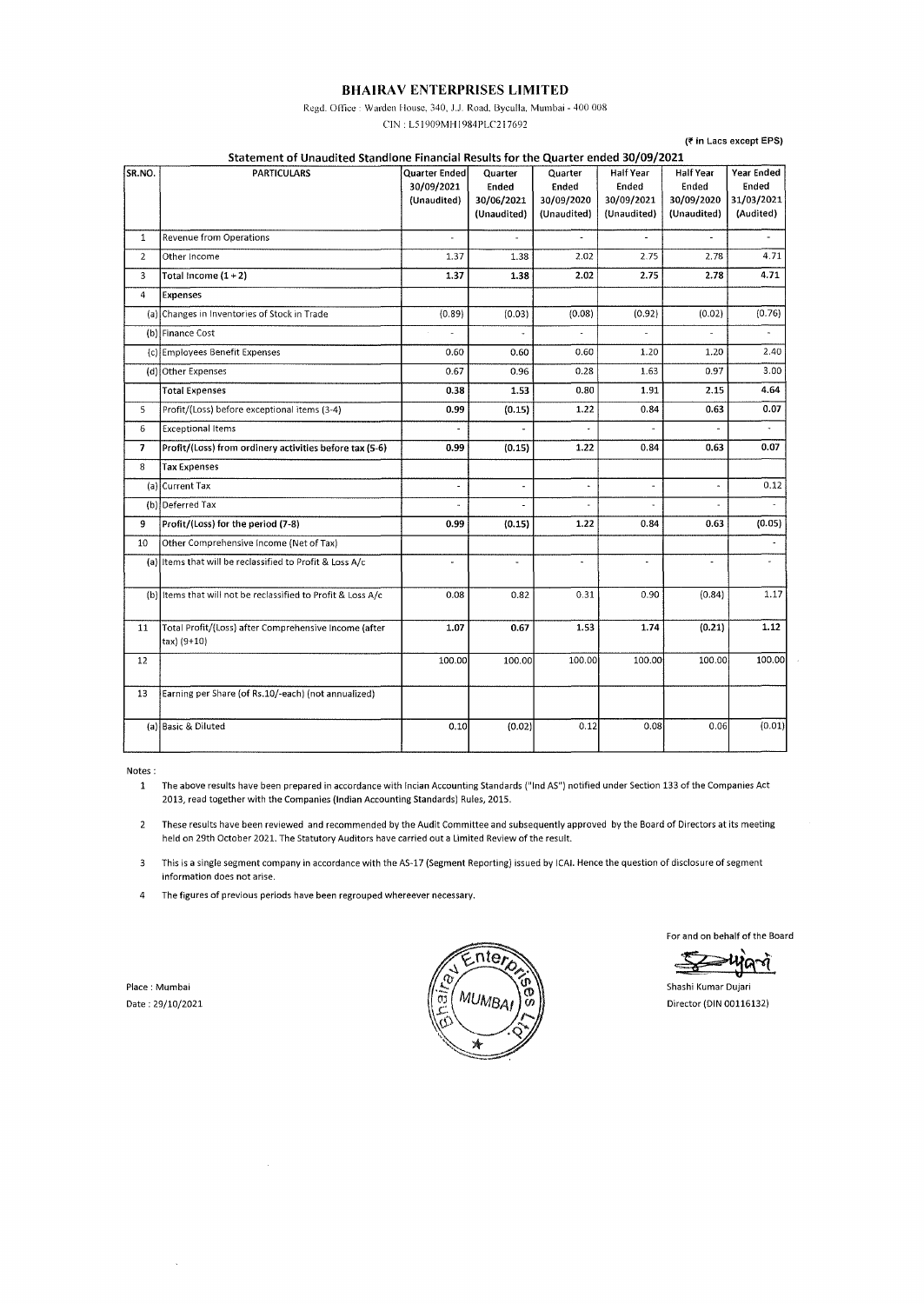## **BHAIRAV ENTERPRISES LIMITED CASH-FLOW STATEMENT FOR THE PERIOD ENDED 30th SEPTEMBER 2021**

|    |                                                                                               | <b>Half Year Ended</b>             | <b>Year Ended</b> |
|----|-----------------------------------------------------------------------------------------------|------------------------------------|-------------------|
|    |                                                                                               | 30.09.2021                         | 31.03.2021        |
| Α. | <b>CASH-FLOW FROM OPERATING ACTIVITIES:</b><br>Net Profit Before Tax and Extra-ordinary Items | 0.84                               | 0.07              |
|    | Adjustment for                                                                                |                                    |                   |
|    |                                                                                               |                                    |                   |
|    | <b>Operating Profit before Working Capital Changes</b>                                        | 0.84                               | 0.07              |
|    | Changes in Working Capital:                                                                   |                                    |                   |
|    | Increase/ (Decrease) in Trade Payables                                                        | 0.20                               | 0.05              |
|    | Increase/ (Decrease) in Other Current Liabilities                                             | 0.01                               |                   |
|    | (Increase)/ Decrease in Inventories                                                           | (0.92)                             | (0.76)            |
|    | (Increase)/ Decrease in Other Current Assets                                                  | (2.47)                             | (4.33)            |
|    | <b>Cash Generated from Operation</b>                                                          | (2.35)                             | (4.96)            |
|    | Income Tax Paid                                                                               | (0.27)                             | 0.22              |
|    | NET CASH FROM OPERATING ACTIVITIES (A)                                                        | (2.62)                             | (4.74)            |
|    |                                                                                               |                                    |                   |
| В. | <b>CASH-FLOW FROM INVESTMENT ACTIVITIES:</b>                                                  |                                    |                   |
|    | Sale of Investment                                                                            |                                    | 24.92             |
|    | Loans Given                                                                                   | 2.52                               | (19.55)           |
|    |                                                                                               |                                    |                   |
|    | NET CASH FROM INVESTMENT ACTIVITIES (B)                                                       | 2.52                               | 5.37              |
|    |                                                                                               |                                    |                   |
| C. | <b>CASH FLOW FROM FINANCIAL ACTIVITIES</b>                                                    |                                    |                   |
|    | <b>NET CASH FROM FINANCING ACTIVITIES (C)</b>                                                 | $\blacksquare$                     |                   |
|    |                                                                                               |                                    |                   |
|    | Net Increase/ (Decrease) in Cash and Cash Equivalents<br>$(A+B+C)$                            | (0.11)                             | 0.63              |
|    | Cash and Cash Equivalents - Beginning of the Year                                             | 1.13                               | 0.50              |
|    | Cash and Cash Equivalents - End of the Year                                                   | 1.02                               | 1.13              |
|    | Net Cash and Cash Equivalents                                                                 | (0.11)                             | 0.63              |
|    |                                                                                               |                                    |                   |
|    |                                                                                               | For and on behalf of the Board     |                   |
|    |                                                                                               | <b>BHAIRAV ENTERPRISES LIMITED</b> |                   |
|    | $nter_{\Omega}$<br><b>MUMBAI</b><br>$\bar{\sigma}$                                            |                                    |                   |
|    |                                                                                               |                                    |                   |
|    | $\mathbb{R}$                                                                                  | Shashi Kumar Dujari                |                   |
|    |                                                                                               | Director<br>DIN: 00116132          |                   |
|    |                                                                                               |                                    |                   |

Dated : 29/10/2021